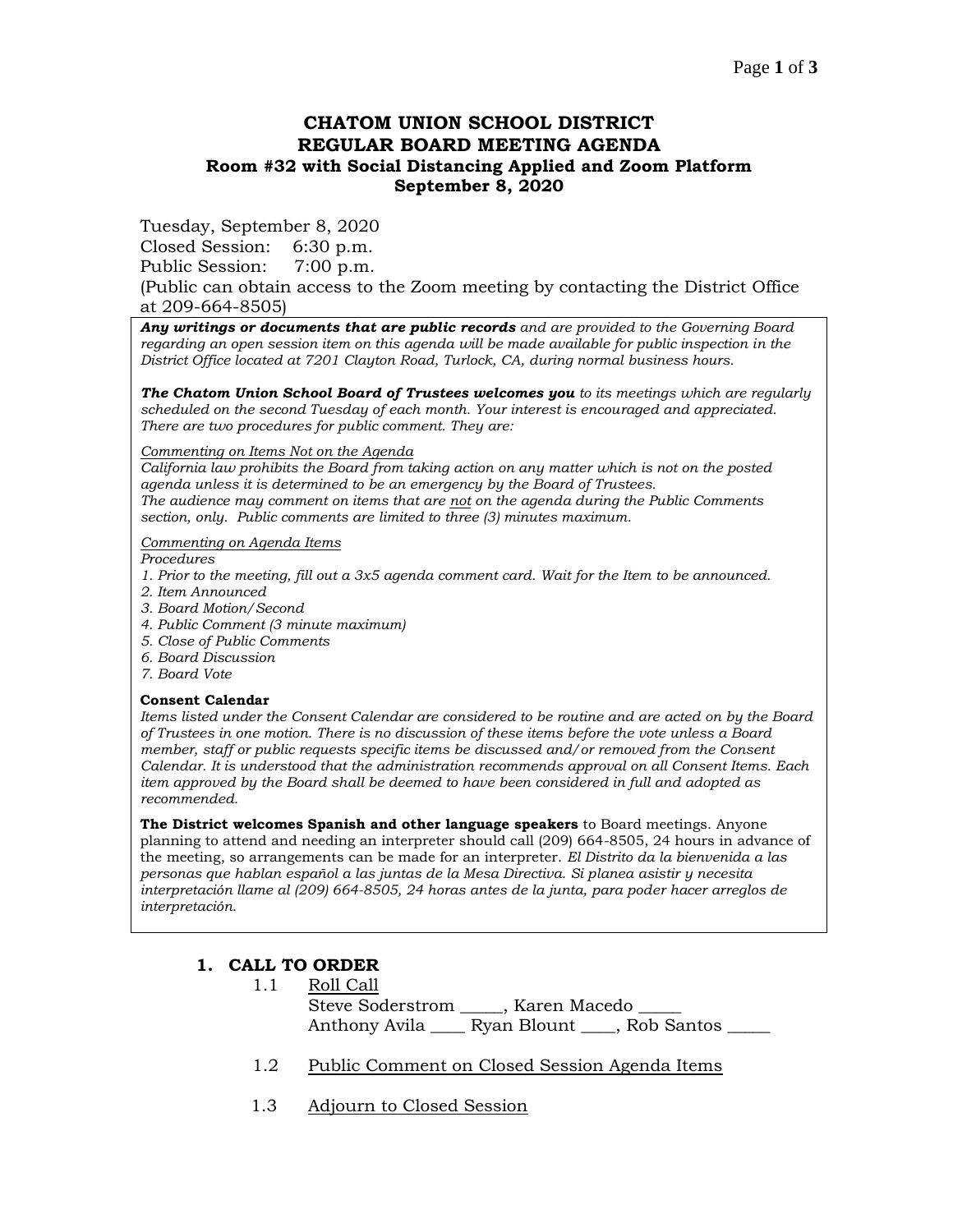### **2. CLOSED SESSION**

*Disclosure of Items Discussed in Closed Session (Gov. Code 54947.7)*

- 2.1 Public Employee Appointment (Gov. Code 54957 and 54954.5 (e)
- 2.2 Public Employees Discipline/Dismissal/Release/Non- reelection/Leaves of Absence/Resignation/Retirements And Resolution Regarding Reduction or Discontinuance of Source (Gov. Code 44949 (e) and Gov. Code 44955)
- 2.3 Possible Litigation
- 2.4 Negotiations with CUEA, CSEA & Management
- 2.5 Adjournment Back to Public Session

## **3. OPEN SESSION: CALL TO ORDER**

- 3.1 Roll Call Steve Soderstrom \_\_\_\_\_, Karen Macedo \_\_\_\_\_ Anthony Avila \_\_\_\_\_ Ryan Blount \_\_\_\_, Rob Santos \_\_\_\_\_
- 3.2 Flag Salute
- 3.3 Report from Closed Session
- 3.4 Approval of Agenda

### **4. CONSENT CALENDAR**

- 4.1 Board Minutes
- 4.2 Fiscal Services Warrants/Payroll
- 4.3 Declaration of Obsolete Items
- 4.4 Collection of Developer Fees (if any)

### **5. PUBLIC COMMENT/RECOGNITION/COMMUNICATION**

### **6. INFORMATION**

- 6.1 Calendar of Events
- 6.2 Board Financial Summary Report

### 6.3 Program Reports:

Chatom Elementary School Mt. View Middle School Chatom State Preschool Chatom Union School District